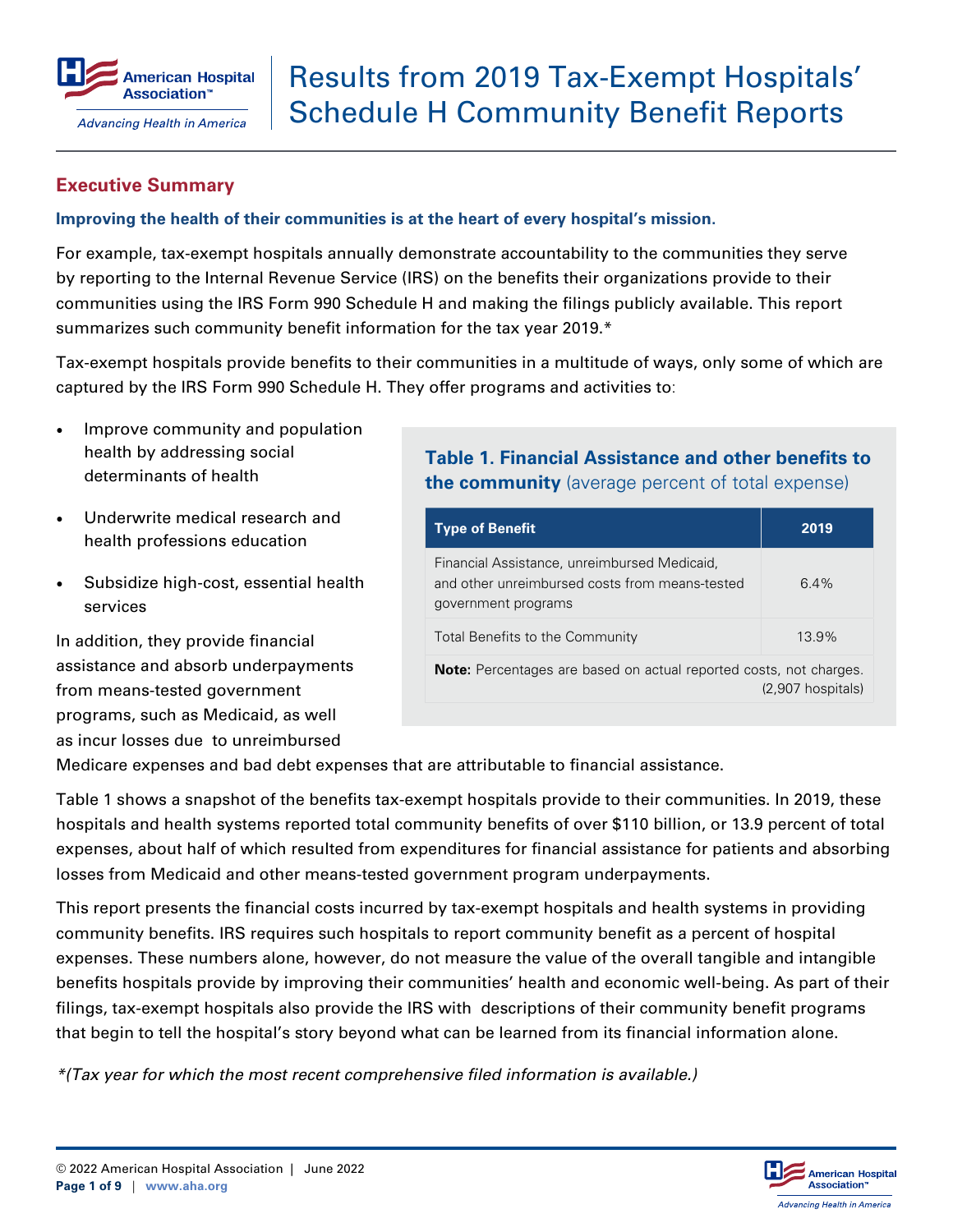# **Methodology**

The American Hospital Association (AHA), assisted by Ernst & Young LLP, has since 2012 reviewed and analyzed Schedule H tax filings. In 2021, AHA contracted with Candid (formerly Guidestar) to create a file of all electronically submitted Schedule H forms for the most recent tax year with comprehensive filings, 2019. Using the Schedule H community benefit data and total expense data from the 2019 AHA Annual Survey database, AHA calculated the percent of total hospital expenses spent on benefits to the community.

**Individual and Group Schedule Hs:** Hospitals submit a Schedule H for a single hospital (individual Schedule) or as part of a combined Schedule that includes other hospitals (group Schedule), depending on their organizational structure. The 2019 file contains 2,372 Schedules. Upon review of the Schedule H data file, AHA identified a total of 2,907 tax-exempt community hospitals from the 50 states, the District of Columbia, and Puerto Rico that had matching records in the 2019 AHA Annual Survey database.

**Community Benefit Calculation:** The community benefit expenses used for this report are those reported to the IRS net of any offsetting revenue. Net community benefit expenditures were summed across hospitals and expressed as a percentage of the total hospital expenses reported by the same hospitals on the 2019 AHA Annual Survey. The calculation of community benefits for exempt hospitals in aggregate includes all data from both individual Schedules and group Schedules. Ernst & Young (EY) confirmed that "[t]he methodology described above is consistent with the approach used by EY in our prior analyses of the Form 990 Schedule H."

**Demographic Calculation:** The calculation of community benefits based on demographic characteristics (e.g., type, size) requires individual hospital community benefits information. Since a group Schedule does not specify the amount of community benefit expense attributed to individual hospitals and the hospitals on a group Schedule may have very different demographic characteristics, comparison groups were developed using only the Schedule Hs filed for single hospitals (1,911). Although a significant portion of systemaffiliated hospitals submitted a single- hospital Schedule H, the comparison data slightly underrepresents the community benefit expenditures of system- affiliated hospitals reporting as a group.

**Schedule H Data:** Data was extracted from the following sections of the 2019 990 Schedule H form:

- Part I on financial assistance and certain other community benefits
- Part II on community building activities
- Part III on bad debt and Medicare

See Appendix A for a detailed list of Schedule H data elements used in this report.

**Hospital Segments:** Results are presented for the following segments of hospitals:

- **Size**
- **Location**
- **Type**

See Appendix B for a detailed description of the comparison groups.

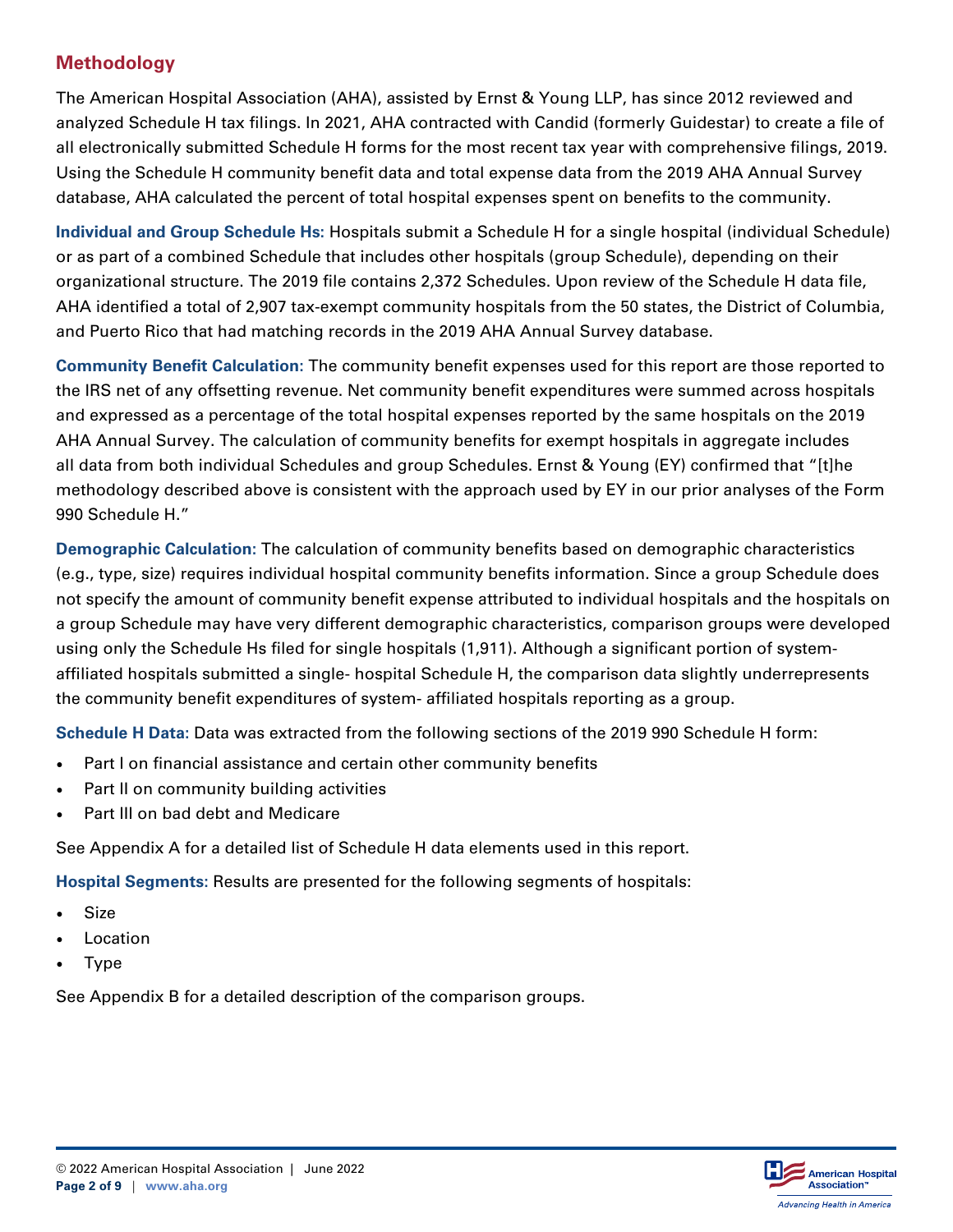## **Results**

**Hospitals' Total Benefits to the Community:** In tax year 2019, exempt hospitals spent 13.9% of their total annual expense on benefits to the community. Benefits include financial assistance, Medicaid and other means-tested government program underpayments, community health improvement services, research, health professions education, subsidized services, bad debt expense attributable to financial assistance, Medicare shortfall, and other community benefits and building activities. These are the financial costs hospitals incurred

in providing particular benefits to their community, but do not reflect all the tangible and intangible benefits of improving their communities' health and well-being.

Table 2 shows the percent of total expense corresponding to the Schedule H form:

- Part I on financial assistance and certain other community benefits
- Part II on community building activities
- Part III on Medicare shortfall and bad debt

| <b>Financial Assistance</b><br><b>And Certain Other</b><br><b>Community Benefits</b> | <b>Community</b><br><b>Building</b><br><b>Activity</b> | <b>Medicare</b><br>Shortfall* | <b>Bad Debt Expense</b><br><b>Attributable To</b><br><b>Financial Assistance</b> | <b>Total Benefits</b><br><b>To The</b><br><b>Community</b> |  |  |  |  |  |
|--------------------------------------------------------------------------------------|--------------------------------------------------------|-------------------------------|----------------------------------------------------------------------------------|------------------------------------------------------------|--|--|--|--|--|
| 10.5%                                                                                | 0.1%                                                   | 3.1%                          | 0.3%                                                                             | 13.9%                                                      |  |  |  |  |  |
| <b>DEMOGRAPHIC COMPARISONS (1,931 individual hospitals)</b>                          |                                                        |                               |                                                                                  |                                                            |  |  |  |  |  |
| <b>Size</b>                                                                          |                                                        |                               |                                                                                  |                                                            |  |  |  |  |  |
| 8.9%                                                                                 | 0.1%                                                   | 1.7%                          | 0.7%                                                                             | 11.4%                                                      |  |  |  |  |  |
| 9.1%                                                                                 | 0.1%                                                   | 3.0%                          | 0.5%                                                                             | 12.6%                                                      |  |  |  |  |  |
| 10.9%                                                                                | 0.1%                                                   | 2.8%                          | 0.3%                                                                             | 14.1%                                                      |  |  |  |  |  |
| <b>Location</b>                                                                      |                                                        |                               |                                                                                  |                                                            |  |  |  |  |  |
| 7.9%                                                                                 | 0.1%                                                   | 1.5%                          | 0.6%                                                                             | 10.1%                                                      |  |  |  |  |  |
| 10.5%                                                                                | 0.1%                                                   | 2.8%                          | 0.4%                                                                             | 13.7%                                                      |  |  |  |  |  |
| Type**                                                                               |                                                        |                               |                                                                                  |                                                            |  |  |  |  |  |
| 10.1%                                                                                | 0.1%                                                   | 2.9%                          | 0.4%                                                                             | 13.5%                                                      |  |  |  |  |  |
| 14.4%                                                                                | 0.1%                                                   | 0.2%                          | 0.1%                                                                             | 14.8%                                                      |  |  |  |  |  |
| 10.7%                                                                                | 0.1%                                                   | 2.6%                          | 0.3%                                                                             | 13.7%                                                      |  |  |  |  |  |
| 9.0%                                                                                 | 0.1%                                                   | 1.0%                          | 0.6%                                                                             | 10.7%                                                      |  |  |  |  |  |
| <b>System-Affiliation</b>                                                            |                                                        |                               |                                                                                  |                                                            |  |  |  |  |  |
| 9.9%                                                                                 | 0.0%                                                   | 2.9%                          | 0.3%                                                                             | 13.2%                                                      |  |  |  |  |  |
|                                                                                      |                                                        |                               |                                                                                  |                                                            |  |  |  |  |  |

#### **Table 2. Hospitals' total benefit to the community** (Percent of expense)

**Note:** Percentages may not sum to total percent due to rounding.

\* Net shortfall (gross shortfall less surplus)

\*\* A single hospital can be in more than one TYPE category

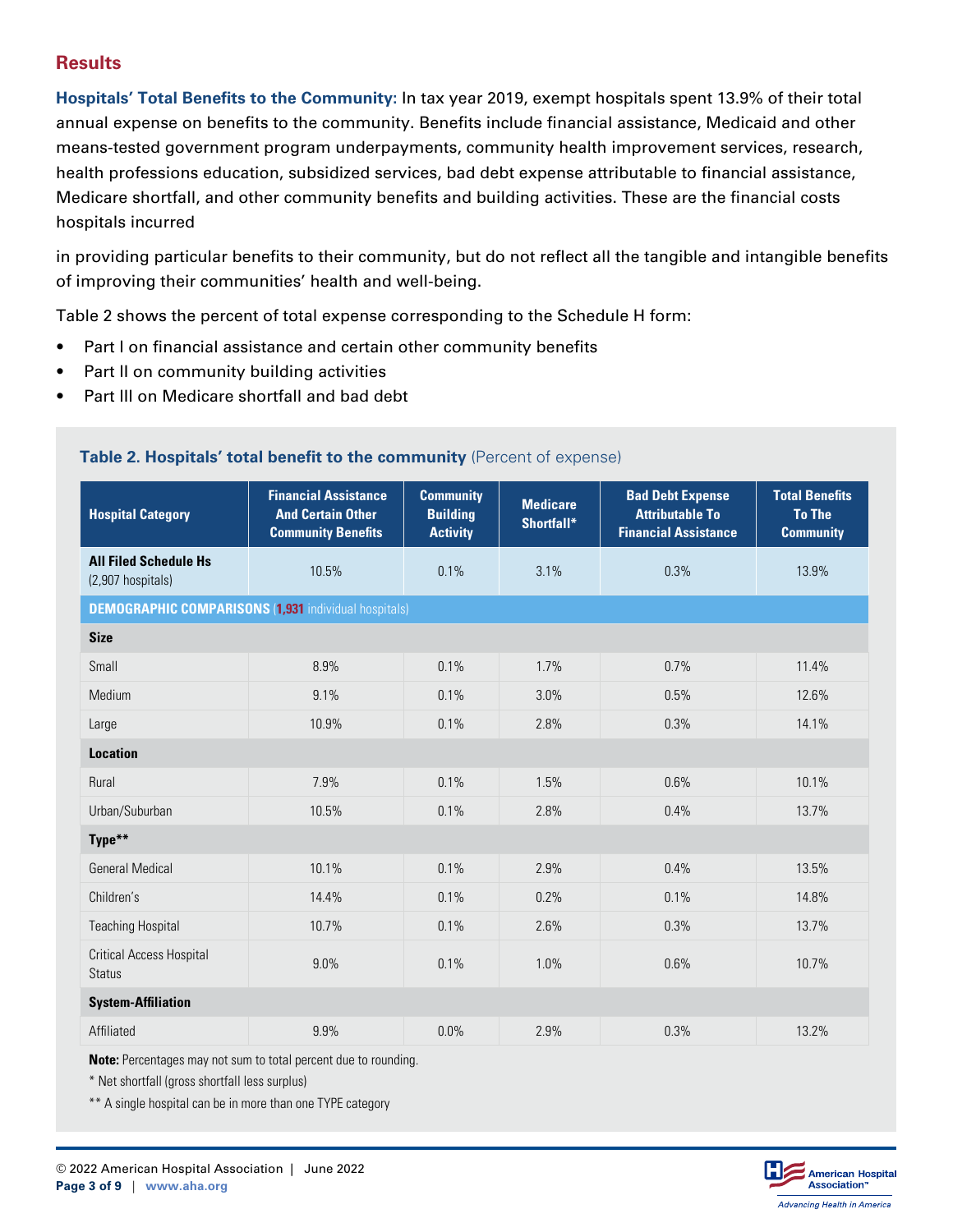**Bad Debt Expenses:** In 2019, 43% of the 2,907 l hospitals reported bad debt expense attributable to financial assistance. Although the IRS provides minimal instruction on how to calculate this amount, the bad debt expense attributable to financial assistance reported was 0.3% of total expenses in 2019.

However, some patients unable to pay for their medical care do not complete hospitals' financial assistance processes. Consequently, hospitals classify unreimbursed care for those patients as bad debt expense. Most hospitals and systems report that some portion of their bad debt expense would qualify as a benefit to the community in the form of financial assistance due to the low income of the patients.

For example, the following is an explanation to the Schedule H question about the rationale for including bad debt amounts in community benefit:

• *The portion of bad debt expense that reasonably could be attributable to patients who may qualify for financial assistance under the hospital's charity care program (reported in Part III line 3) was calculated by applying the percentage of bad debts by zip code (for which the average household income for each zip code is less than 200% of the federal poverty level) to bad debt expense reported in Part III line 2. Since this portion of bad debt is attributable to patients residing in an area where the average income is less than 200% of the Federal poverty level, it is highly likely these patients would have qualified for Hospital's charity care program had they applied. For this reason, we believe the amount should be treated as community benefit expense in Part I.*

Medicare Surplus and Shortfall: In 2019, 72% of the 2,907 hospitals reported having Medicare shortfalls. Medicare reimbursement shortfalls occur when the Federal government reimburses the hospitals less than their costs for treating Medicare patients.

Most hospitals described why their Medicare shortfall should be treated as community benefit:

- *They explained on their Schedule H forms that non-negotiable Medicare rates are sometimes out-of-line with the true costs of treating Medicare patients.*
- *By continuing to treat patients eligible for Medicare, hospitals alleviate the Federal government's burden for directly providing medical services. The IRS has acknowledged that lessening the government burden associated with providing Medicare benefits is a charitable purpose.*
- *Additionally, many hospitals pointed to IRS Rev. Rul. 69-545 in their explanation of Medicare shortfall as a community benefit. IRS Rev. Rul. 69-545 states that if a hospital serves patients with government health benefits, including Medicare, then this is an indication that the hospital operates to promote the health of the community.*

Community Building Activities: In 2019, hospital systems and individual hospitals spent on average 0.1% of their total expenses on community building activities. Community building activities take many forms:

- Hosp*ital employees report participating on the state Board of Health, in regional health departments and neighborhood community relations committees, and with university and other school partnerships.*
- *Environmental improvements*
- *Workforce dev*elopment

These activities often promote regional health by offering direct and indirect support to communities with unmet health needs. These include patients who are indigent, uninsured, underprovided for, or geographically isolated from health care facilities.

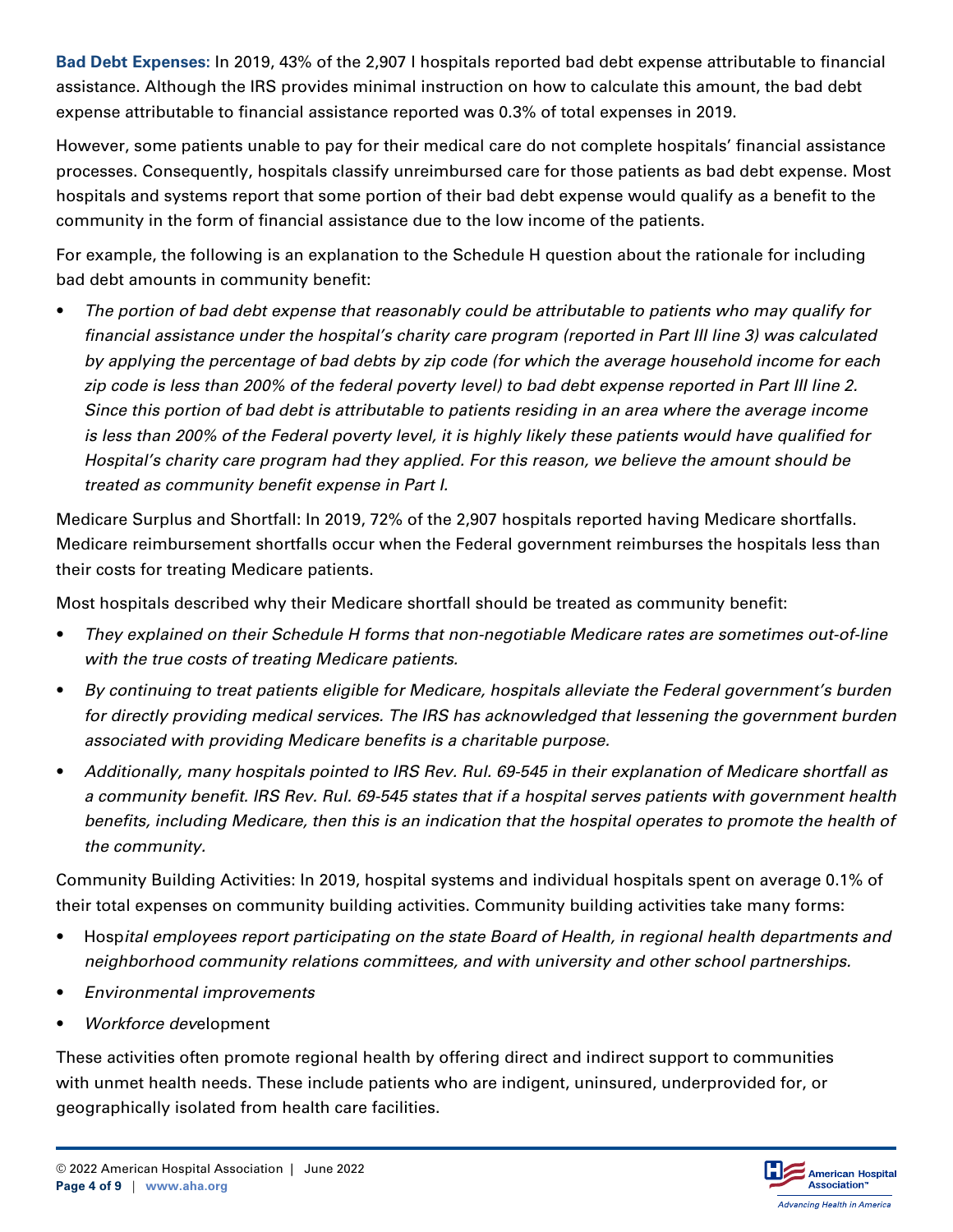**Hospitals' Financial Assistance, Means-tested Programs, and Certain Other Benefits:** In addition to providing financial assistance and subsidizing Medicaid underpayments, hospitals fund community health improvement services, underwrite health professions education, fund health research, subsidize certain health services, and make cash and in-kind contributions for community benefit.

Table 3 shows the average percent of total expense corresponding to the types of community benefit reported on Schedule H form Part I. In 2019, financial assistance and unreimbursed costs from Medicaid and means-tested government programs were 6.4% of total tax-exempt hospital expenses. When combined with expenditures for health professions education, medical research, cash and in-kind contributions and other benefits, this value amounts to 10.5% of expenses in 2019.

#### **Table 3. Financial assistance, means-tested programs and certain other benefits** (Percent of total expense)

| <b>Hospital Category</b>                                       | <b>Financial Assistance,</b><br><b>Unreimbursed Medicaid,</b><br><b>Unreimbursed Costs</b><br><b>From Means-Tested</b><br><b>Government Programs</b> | <b>Health</b><br><b>Professions</b><br><b>Education</b> | <b>Medical</b><br><b>Research</b> | <b>Cash And</b><br><b>In-Kind</b><br><b>Contributions</b><br><b>To Community</b><br><b>Groups</b> | Other* | <b>Total Financial</b><br><b>Assistance</b><br><b>And Other</b><br><b>Community</b><br><b>Benefits</b> |  |  |  |
|----------------------------------------------------------------|------------------------------------------------------------------------------------------------------------------------------------------------------|---------------------------------------------------------|-----------------------------------|---------------------------------------------------------------------------------------------------|--------|--------------------------------------------------------------------------------------------------------|--|--|--|
| <b>All Filed Schedule Hs</b><br>(2,791 hospitals)              | 6.4%                                                                                                                                                 | 1.7%                                                    | 0.5%                              | 0.4%                                                                                              | 1.5%   | 10.5%                                                                                                  |  |  |  |
| <b>DEMOGRAPHIC COMPARISONS</b><br>(1,931 individual hospitals) |                                                                                                                                                      |                                                         |                                   |                                                                                                   |        |                                                                                                        |  |  |  |
| <b>Size</b>                                                    |                                                                                                                                                      |                                                         |                                   |                                                                                                   |        |                                                                                                        |  |  |  |
| Small                                                          | 6.0%                                                                                                                                                 | 0.3%                                                    | 0.1%                              | 0.1%                                                                                              | 2.4%   | 8.9%                                                                                                   |  |  |  |
| Medium                                                         | 6.4%                                                                                                                                                 | 0.5%                                                    | 0.1%                              | 0.2%                                                                                              | 1.9%   | 8.9%                                                                                                   |  |  |  |
| Large                                                          | 6.4%                                                                                                                                                 | 2.2%                                                    | 0.6%                              | 0.3%                                                                                              | 1.5%   | 10.9%                                                                                                  |  |  |  |
| <b>Location</b>                                                |                                                                                                                                                      |                                                         |                                   |                                                                                                   |        |                                                                                                        |  |  |  |
| Rural                                                          | 4.9%                                                                                                                                                 | 0.1%                                                    | 0.0%                              | 0.1%                                                                                              | 2.9%   | 7.9%                                                                                                   |  |  |  |
| Urban/Suburban                                                 | 6.4%                                                                                                                                                 | 1.8%                                                    | 0.5%                              | 0.2%                                                                                              | 1.6%   | 10.5%                                                                                                  |  |  |  |
| Type**                                                         |                                                                                                                                                      |                                                         |                                   |                                                                                                   |        |                                                                                                        |  |  |  |
| <b>General Medical</b>                                         | 6.4%                                                                                                                                                 | 1.7%                                                    | 0.3%                              | 0.2%                                                                                              | 1.6%   | 10.1%                                                                                                  |  |  |  |
| Children's                                                     | 7.7%                                                                                                                                                 | 2.1%                                                    | 1.8%                              | 0.4%                                                                                              | 2.5%   | 14.4%                                                                                                  |  |  |  |
| <b>Teaching Hospital</b>                                       | 6.3%                                                                                                                                                 | 2.0%                                                    | 0.5%                              | 0.3%                                                                                              | 1.6%   | 10.7%                                                                                                  |  |  |  |
| <b>Critical Access Hospital</b><br><b>Status</b>               | 5.4%                                                                                                                                                 | 0.3%                                                    | 0.2%                              | 0.2%                                                                                              | 2.9%   | 9.0%                                                                                                   |  |  |  |
| <b>System Affiliation</b>                                      |                                                                                                                                                      |                                                         |                                   |                                                                                                   |        |                                                                                                        |  |  |  |
| Affiliated                                                     | 6.2%                                                                                                                                                 | 1.9%                                                    | 0.2%                              | 0.3%                                                                                              | 1.4%   | 9.9%                                                                                                   |  |  |  |

**Note:** may not sum to total percent due to rounding.

\*Other Benefits include community health improvement services and subsidized health services

\*\*A single hospital can be in more than one TYPE category

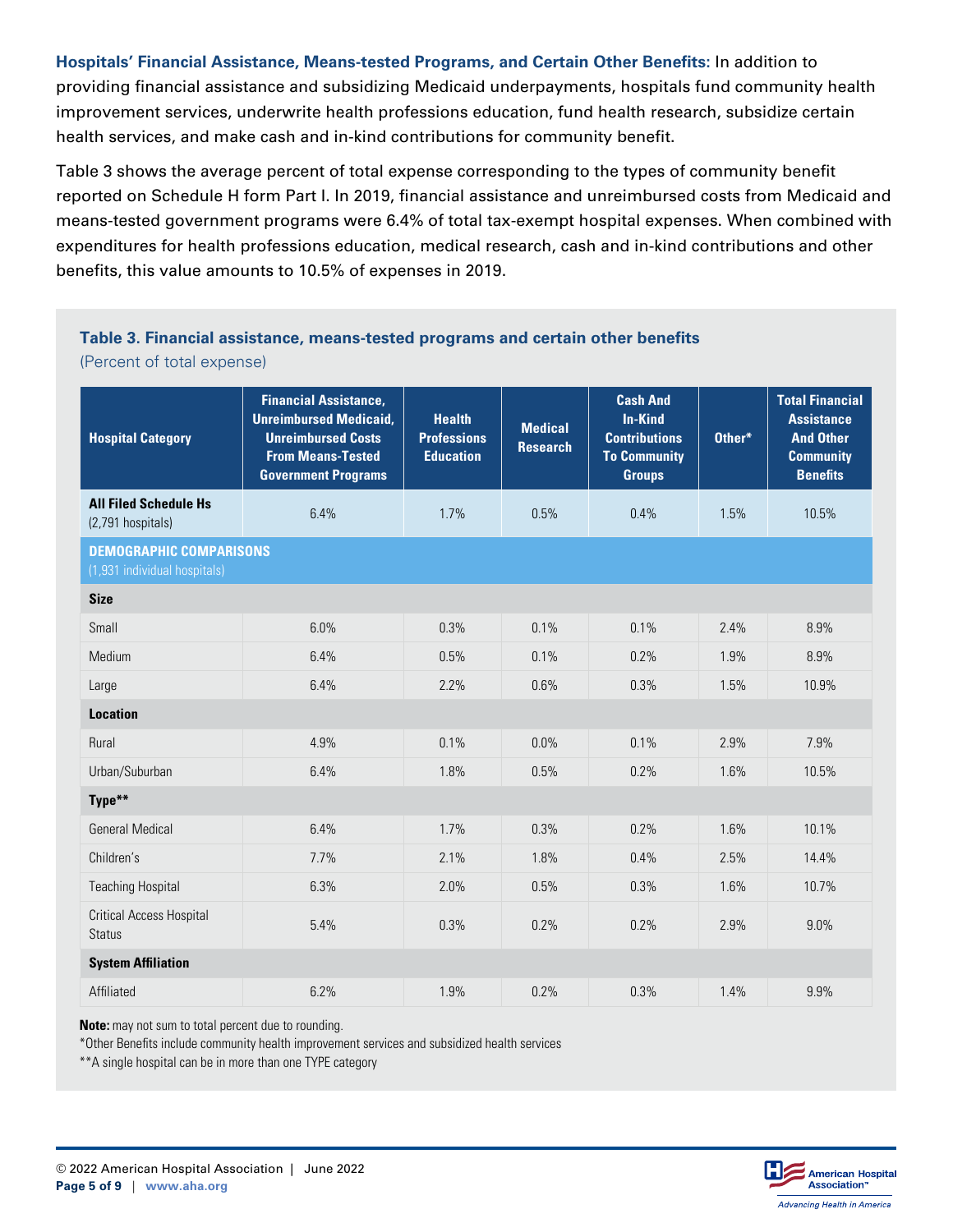## **Conclusion**

Hospitals provide benefits to the communities they serve in a multitude of ways. They not only provide financial assistance and absorb underpayments by Medicaid and other means-tested government programs, but also absorb losses due to unreimbursed Medicare and bad debt expense attributable to financial assistance. In addition, they offer programs and activities to improve community health, underwrite medical research and health professions education, and subsidize high-cost health services.

### **Follow-up**

Questions about this report can be addressed to help@aha.org.

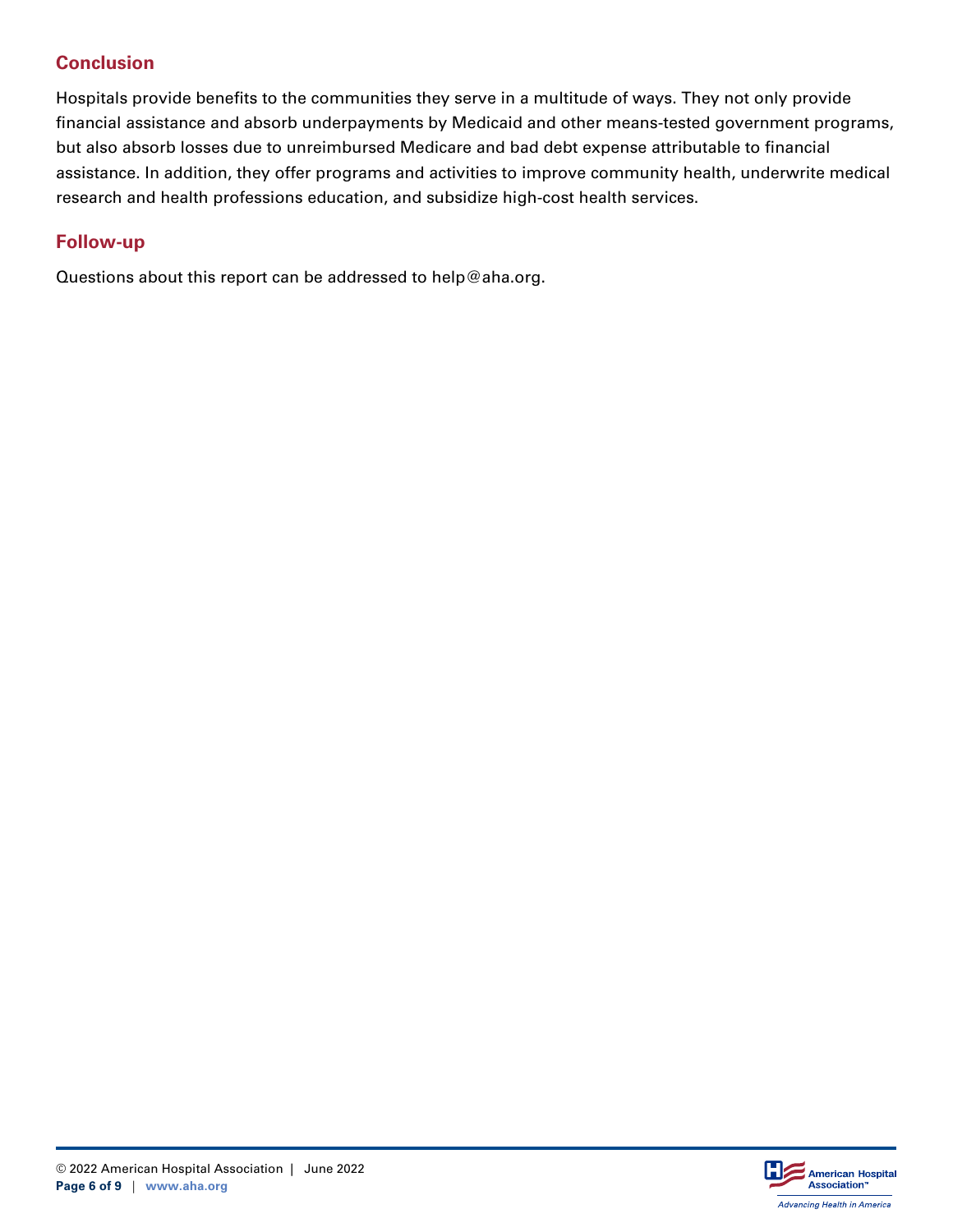

**Advancing Health in America** 

#### **Financial Assistance and Certain other Benefits:** Sum of the following

- Financial assistance and means-tested government programs: Part I, line 7d(e)
- Community health improvement services: Part I, line 7e(e)
- Health professions education: Part I, line 7f(e)
- Subsidized health services: Part I, line 7g(e)
- Medical research: Part I, line 7h(e)
- Cash and in-kind contributions to community groups: Part I, line 7i(e)

**Community Building Activities:** Part II, line 10[e]

**Medicare Shortfall:** Part III, Section B, line 7

**Bad debt expense attributable to financial assistance:** Part III, Section A, 3

**Total benefits to community:** Sum of [Financial Assistance and Certain Other Benefits]+[Community Building Activities]+[Medicare Shortfall]+[Bad Debt Expense Attributable to Financial Assistance]

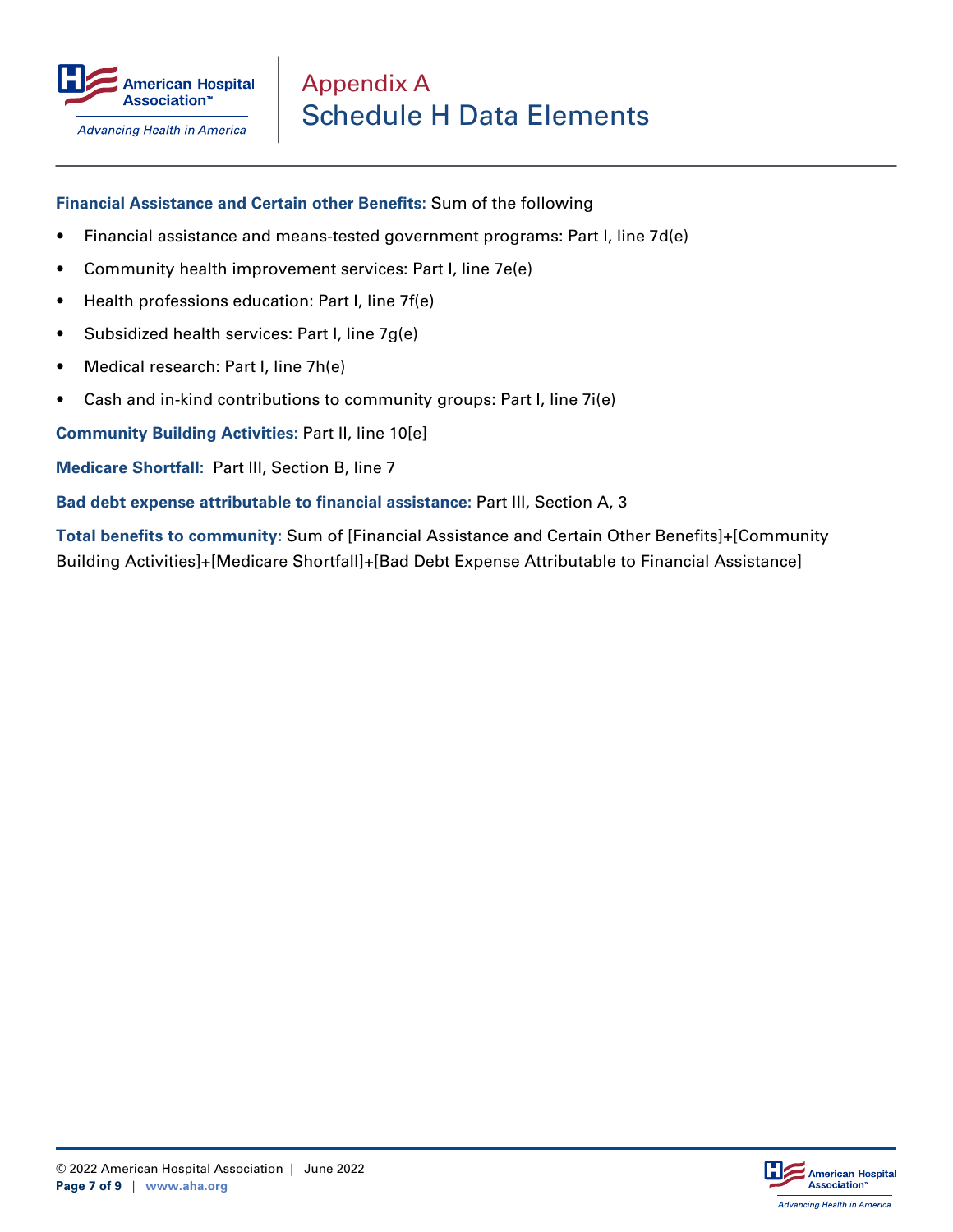

### **Size**

**Definition:** Categories based on total hospital expenses.

- "Small" is less than \$100M;
- "Medium" is \$100M \$299M; and
- "Large" is \$300M or more.

**Source:** 2019 AHA Annual Survey

### **Location**

**Definition:** Categories are based on core-based statistical areas (CBSA). A CBSA is a U.S. geographic area defined by the Office of Management and Budget (OMB) that consists of one or more counties (or equivalents) anchored by an urban center of at least 10,000 people plus adjacent counties that are socioeconomically tied to the urban center by commuting. Hospitals located in a CBSA are categorized as "Urban/Suburban". Hospitals not located in a CBSA are categorized as 'Rural'.

**Source:** US Census

## **Type**

#### **Critical Access Hospital**

**Definition:** A critical access hospital (CAH) is a hospital designated as a CAH by a state that has established a State Medicare Rural Hospital Flexibility Program in accordance with Medicare rules.

**Source:** The national CAH database is maintained by a consortium of the Rural Health Research Centers at the Universities of Minnesota, North Carolina-Chapel Hill, and Southern Maine, and funded by the Federal Office of Rural Health Policy. The list contains the most current information and is updated regularly based on CMS reports, information provided by state Flex Coordinators, and data collected by the NC Rural Health Research Program on hospital closures.

#### **General Medical Hospital**

**Definition:** A general medical hospital is a hospital primarily engaged in providing diagnostic and medical treatment (both surgical and nonsurgical) to inpatients with a wide variety of medical conditions, and that may provide outpatient services, anatomical pathology services, diagnostic X-ray services, clinical laboratory services, operating room services, and pharmacy services.

**Source:** AHA 2018 Annual Survey